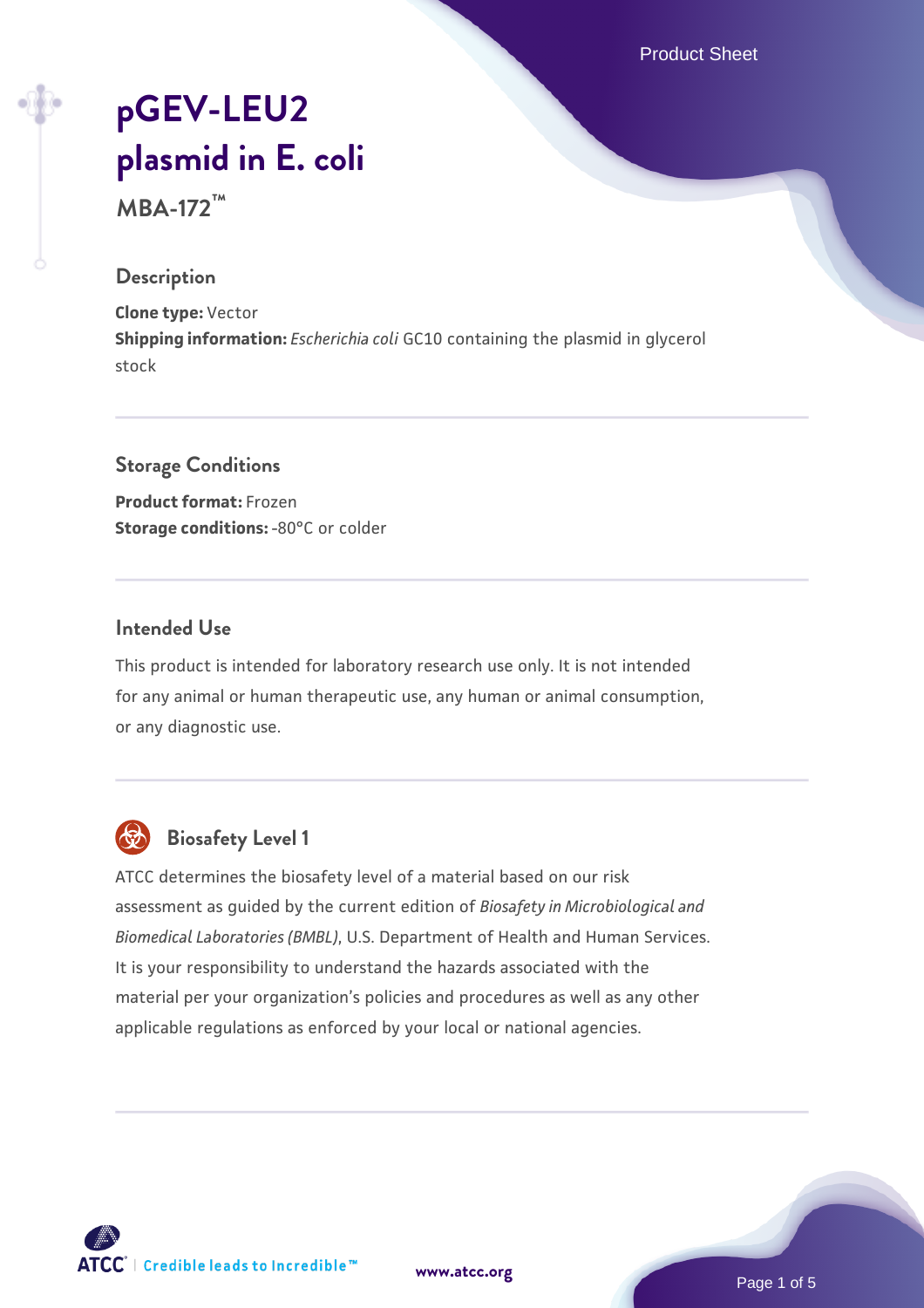## **[pGEV-LEU2 plasmid in E. coli](https://www.atcc.org/products/mba-172) Product Sheet**

**MBA-172**

#### **Certificate of Analysis**

For batch-specific test results, refer to the applicable certificate of analysis that can be found at www.atcc.org.

#### **Vector Information**

**Construct size (kb):** 8.66 **Vector name:** pGEV-LEU2 plasmid in E. coli (plasmid) **Type of vector:** shuttle **Construction:** pRS315, MRP7, GAL4, Estradiol receptor-alpha, Herpes simplex virus protein 16 **Promoters:** Expression: MRP7

#### **Growth Conditions**

**Medium:**  [ATCC Medium 1227: LB Medium \(ATCC medium 1065\) with 50 mcg/ml](https://www.atcc.org/-/media/product-assets/documents/microbial-media-formulations/1/2/2/7/atcc-medium-1227.pdf?rev=581c98603b3e4b29a6d62ee0ba9ca578) [ampicillin](https://www.atcc.org/-/media/product-assets/documents/microbial-media-formulations/1/2/2/7/atcc-medium-1227.pdf?rev=581c98603b3e4b29a6d62ee0ba9ca578) **Temperature:** 37°C

#### **Material Citation**

If use of this material results in a scientific publication, please cite the material in the following manner: pGEV-LEU2 plasmid in E. coli (ATCC MBA-172)

#### **References**

References and other information relating to this material are available at www.atcc.org.



**[www.atcc.org](http://www.atcc.org)**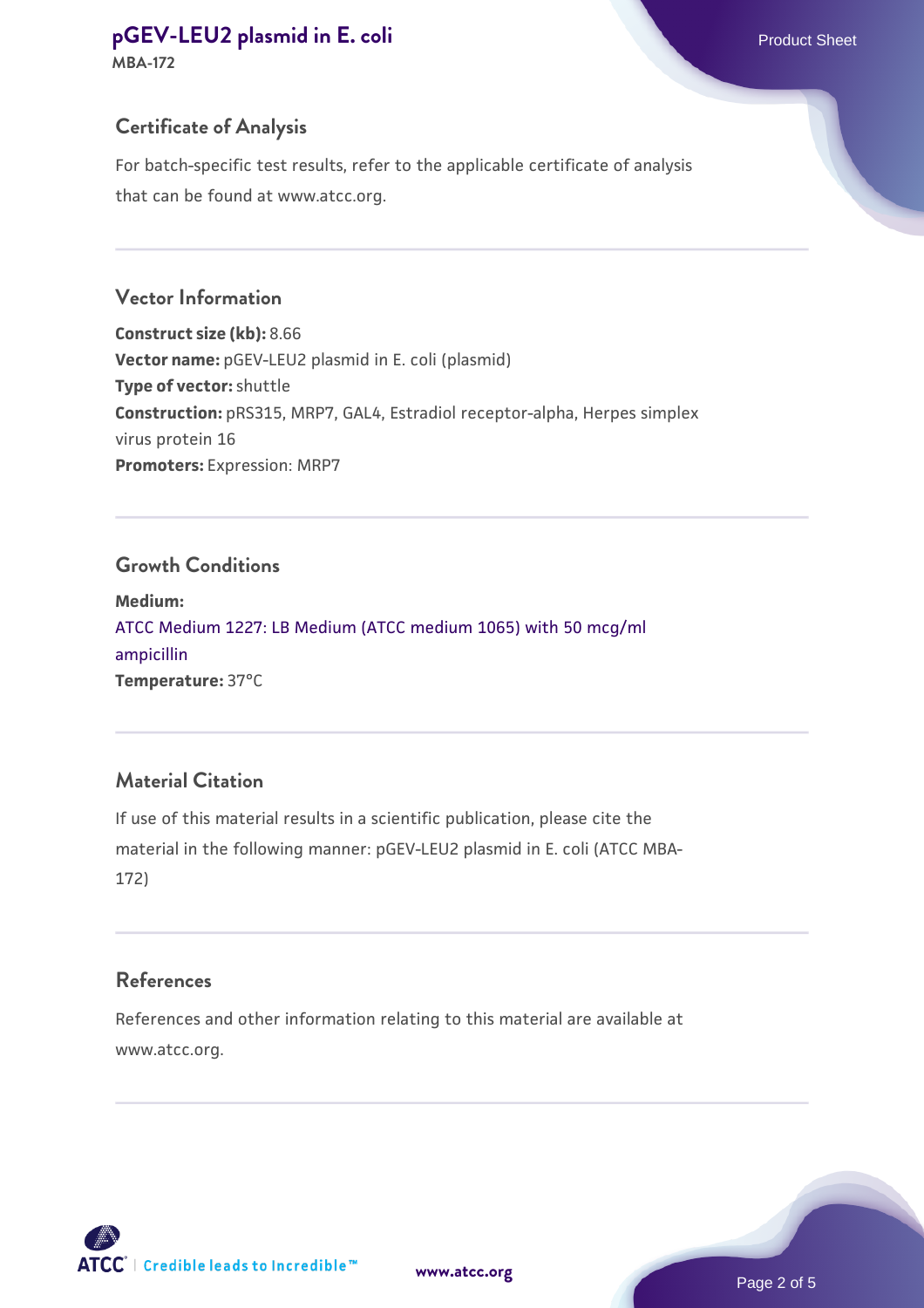## **[pGEV-LEU2 plasmid in E. coli](https://www.atcc.org/products/mba-172) Product Sheet**

#### **Warranty**

The product is provided 'AS IS' and the viability of ATCC® products is warranted for 30 days from the date of shipment, provided that the customer has stored and handled the product according to the information included on the product information sheet, website, and Certificate of Analysis. For living cultures, ATCC lists the media formulation and reagents that have been found to be effective for the product. While other unspecified media and reagents may also produce satisfactory results, a change in the ATCC and/or depositor-recommended protocols may affect the recovery, growth, and/or function of the product. If an alternative medium formulation or reagent is used, the ATCC warranty for viability is no longer valid. Except as expressly set forth herein, no other warranties of any kind are provided, express or implied, including, but not limited to, any implied warranties of merchantability, fitness for a particular purpose, manufacture according to cGMP standards, typicality, safety, accuracy, and/or noninfringement.

#### **Disclaimers**

This product is intended for laboratory research use only. It is not intended for any animal or human therapeutic use, any human or animal consumption, or any diagnostic use. Any proposed commercial use is prohibited without a license from ATCC.

While ATCC uses reasonable efforts to include accurate and up-to-date information on this product sheet, ATCC makes no warranties or representations as to its accuracy. Citations from scientific literature and patents are provided for informational purposes only. ATCC does not warrant that such information has been confirmed to be accurate or complete and the customer bears the sole responsibility of confirming the accuracy and completeness of any such information.

This product is sent on the condition that the customer is responsible for and assumes all risk and responsibility in connection with the receipt, handling,

**[www.atcc.org](http://www.atcc.org)**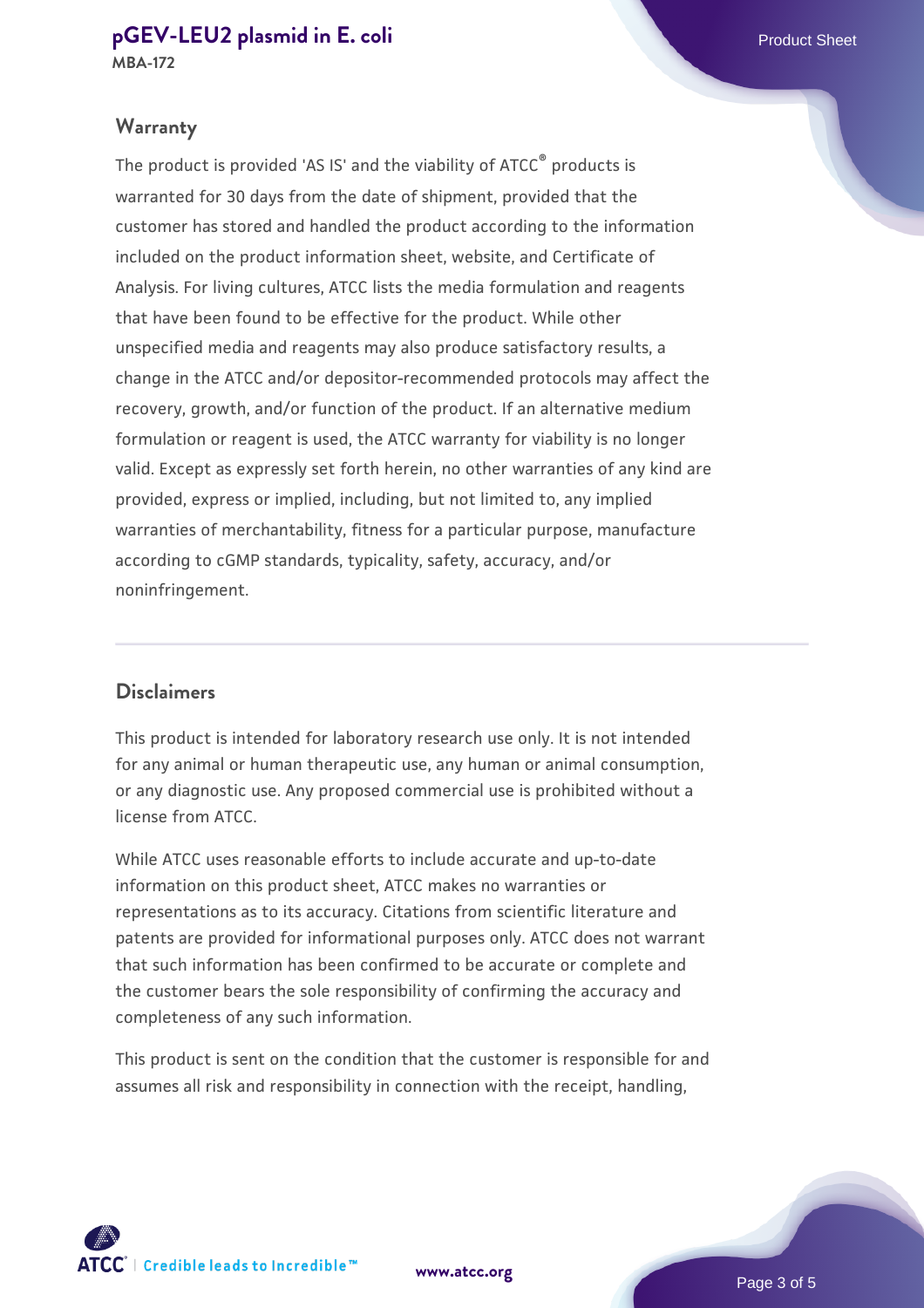#### **[pGEV-LEU2 plasmid in E. coli](https://www.atcc.org/products/mba-172) Product Sheet MBA-172**

storage, disposal, and use of the ATCC product including without limitation taking all appropriate safety and handling precautions to minimize health or environmental risk. As a condition of receiving the material, the customer agrees that any activity undertaken with the ATCC product and any progeny or modifications will be conducted in compliance with all applicable laws, regulations, and guidelines. This product is provided 'AS IS' with no representations or warranties whatsoever except as expressly set forth herein and in no event shall ATCC, its parents, subsidiaries, directors, officers, agents, employees, assigns, successors, and affiliates be liable for indirect,

special, incidental, or consequential damages of any kind in connection with or arising out of the customer's use of the product. While reasonable effort is made to ensure authenticity and reliability of materials on deposit, ATCC is not liable for damages arising from the misidentification or misrepresentation of such materials.

Please see the material transfer agreement (MTA) for further details regarding the use of this product. The MTA is available at www.atcc.org.

#### **Copyright and Trademark Information**

© ATCC 2021. All rights reserved.

ATCC is a registered trademark of the American Type Culture Collection.

#### **Revision**

This information on this document was last updated on 2021-05-20

#### **Contact Information**

ATCC 10801 University Boulevard Manassas, VA 20110-2209 USA